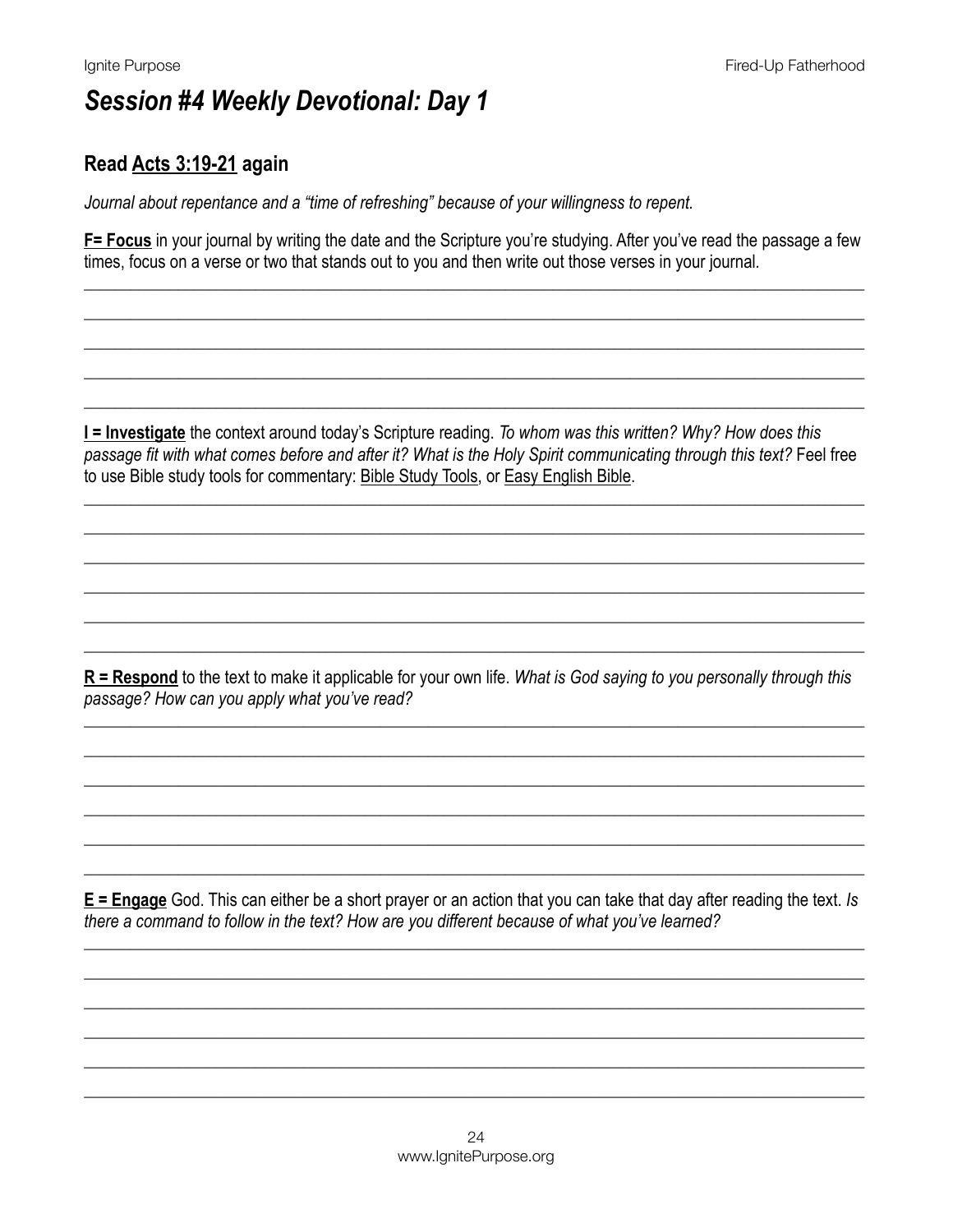### **Read Acts 3:17-26**

What does repentance mean to you? What sin do you need to turn from? Without naming it, you can't have victory over it!

F= Focus in your journal by writing the date and the Scripture you're studying. After you've read the passage a few times, focus on a verse or two that stands out to you and then write out those verses in your journal.

**I = Investigate** the context around today's Scripture reading. To whom was this written? Why? How does this passage fit with what comes before and after it? What is the Holy Spirit communicating through this text? Feel free to use Bible study tools for commentary: Bible Study Tools, or Easy English Bible.

 $R$  = Respond to the text to make it applicable for your own life. What is God saying to you personally through this passage? How can you apply what you've read?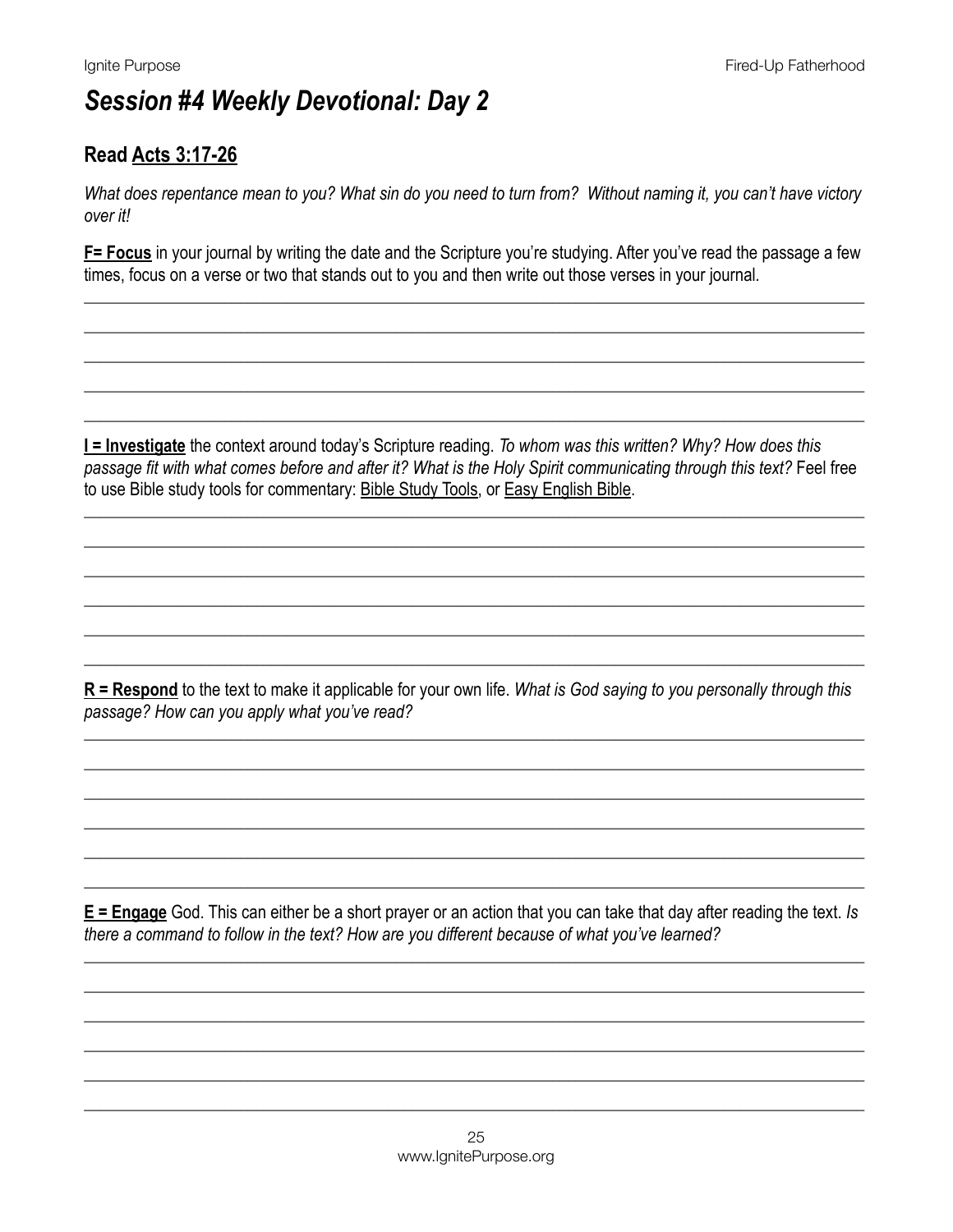### **Read Acts 2:14-40**

Review verse 38 and journal about what it means to you.

F= Focus in your journal by writing the date and the Scripture you're studying. After you've read the passage a few times, focus on a verse or two that stands out to you and then write out those verses in your journal.

I = Investigate the context around today's Scripture reading. To whom was this written? Why? How does this passage fit with what comes before and after it? What is the Holy Spirit communicating through this text? Feel free to use Bible study tools for commentary: Bible Study Tools, or Easy English Bible.

 $R$  = Respond to the text to make it applicable for your own life. What is God saying to you personally through this passage? How can you apply what you've read?